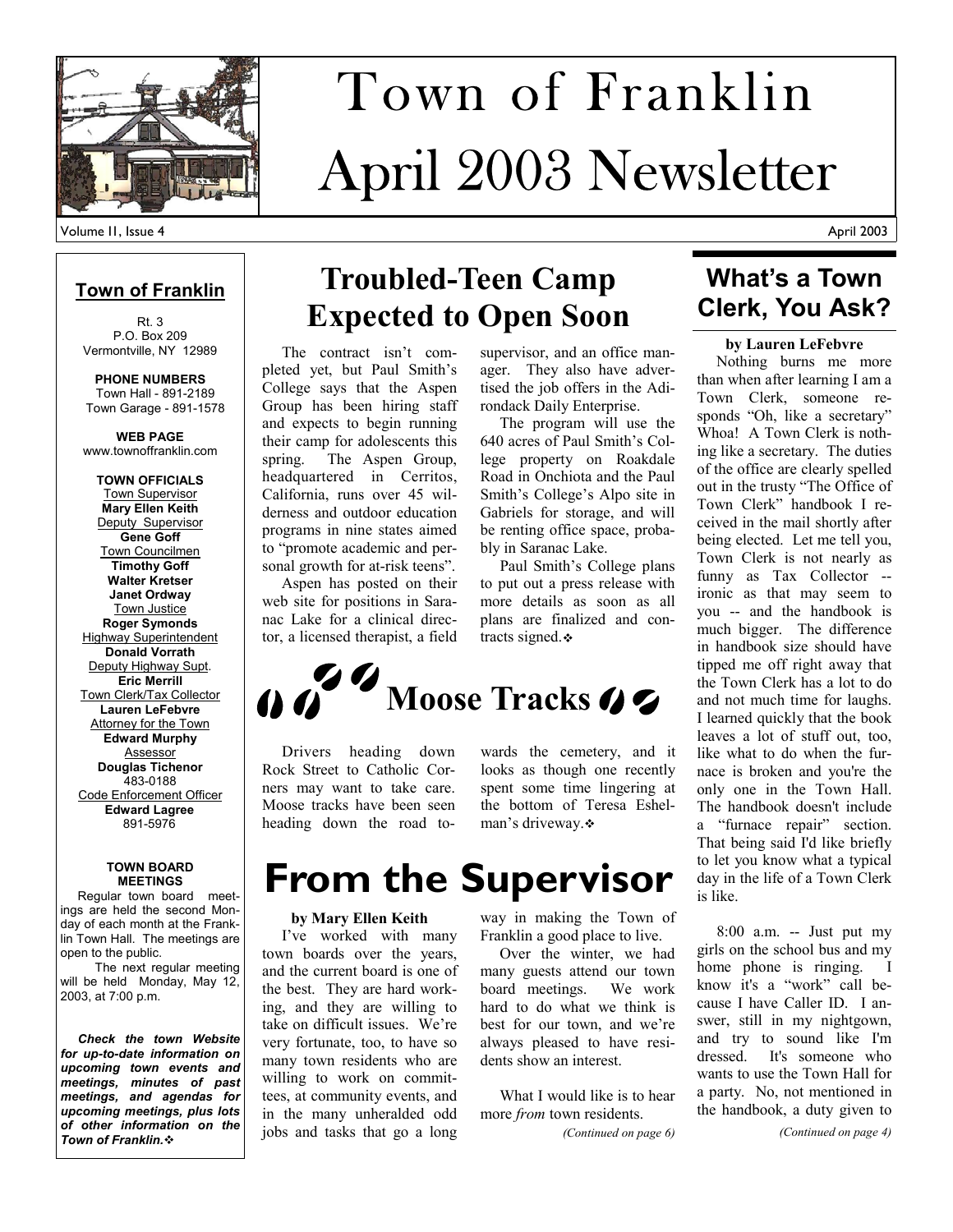## Celebration Committee Update

### **by Lauren LeFebvre**

 The Celebration Committee met on a Thursday, some night in April, I can't remember which and I'm too lazy to look at the calendar and figure it out. Anyway, it was attended by The Big 3, Mary Ellen Keith, Janet Ordway and yours truly. We looked at each other and decided the July  $4<sup>th</sup>$  celebration had to go. Too bad, I think, with the state of world affairs. We should be proud of our country and celebrate. Three people can't pull off an event like that so we'll try to gear up for next year.

 The Easter Egg Hunt and Party will go off as planned and will be but a memory by the time you read this.

 May has two upcoming events. First, on May 10, a Food Sale 10:00 to 12:00 at the Town Hall. This will be to benefit the committee because we are in serious need for some bucks if we want to do the Haunted House again. You know I do. I have never heard of a Food Sale. Evidently, it's just like a Bake Sale but it can be any kind of food. If you'd like to donate, let one of us know or just drop off your fabulous creation at the Town Hall. I hear we will be calling people asking for food donations. I really don't want to do that. Call me first . . . please.

 As many of you know, the Saranac Lake Free Library is in the process of raising funds for an addition. Representatives from the library addressed the Town Board last year and at that time it was said we would hold a fundraiser for them in the spring. Well, ta dah, it's spring. May 20, Town Tuesday, we will be doing something at the Town Hall to benefit the library as well as the Bookmobile because much of our town uses it just as much if not more than the library. Here's the rub: We have no idea what to do for this one. A book sale/swap would be great except we don't want to be stuck with what doesn't move. If you like the library and/or Bookmobile and have any ideas, let one of us know.

 That's all for us until we start to plan for the Haunted House and Christmas party. Volunteers are always welcome. I'd hate to see those go the way of July  $4^{\text{th}}$ .  $\bullet$ 

### Sunshine Club

,,,,,,,,,,,,,,,,,,,,

 Kathy Drake and Betty Wilson will begin a group interested in spreading a little cheer to anyone in need of a lift. They will be sending notes and cards, visiting, delivering little gifts, and finding ways to help those in need. If you would like to be a part of this outreach program, speak to one of them. You can also help with small donations such as money, postage, handmade gifts, or store-bought items.

 Please let them know if you know of anyone that could use a special touch of sunshine this week! Call 891-0859 for info. $\div$ 

### Casino, Anyone?

 You're invited to join the 55+ Club on their trip to the Akwesasne Mohawk Casino. On Tuesday, April 29, they will be leaving the Franklin Town Hall at noon. There are extra seats, and the club is offering a ride to guests whether or not they are seniors (although the free meal ticket is only for those who are 55 or older). $\cdot$ 

### **Annual Roadside Clean Up to be Held In May**

Watch for the annual town Roadside Clean-up date, which will be set for a Saturday during the month of May.

 The town highway department will park one of the trucks at the town hall to collect the trash and then deliver it to the landfill. Volunteers are needed to help pick up litter along town roadways. Helpers should dress for the weather and report to the Franklin Town Hall from 9:00 to noon on that date. The town will provide work gloves and trash bags, and roadway assignments will be given out to cover as much of the town as possible. Lunch will be served to volunteers.

 Residents can help by cleaning up the roadside litter along their property and leaving the trash in bags on the side of the road. The volunteers will pick up the trash bags and transport them to the town hall.

 The pick up is meant to clean up highway litter. The town will not be able to pick up household garbage, large pieces of metal, and refrigerators.

 Watch the sign at the town hall, check the Adirondack Daily Enterprise, or call the town hall (891-2189) or Mary Ellen Keith  $(891-1619)$  for date and details.

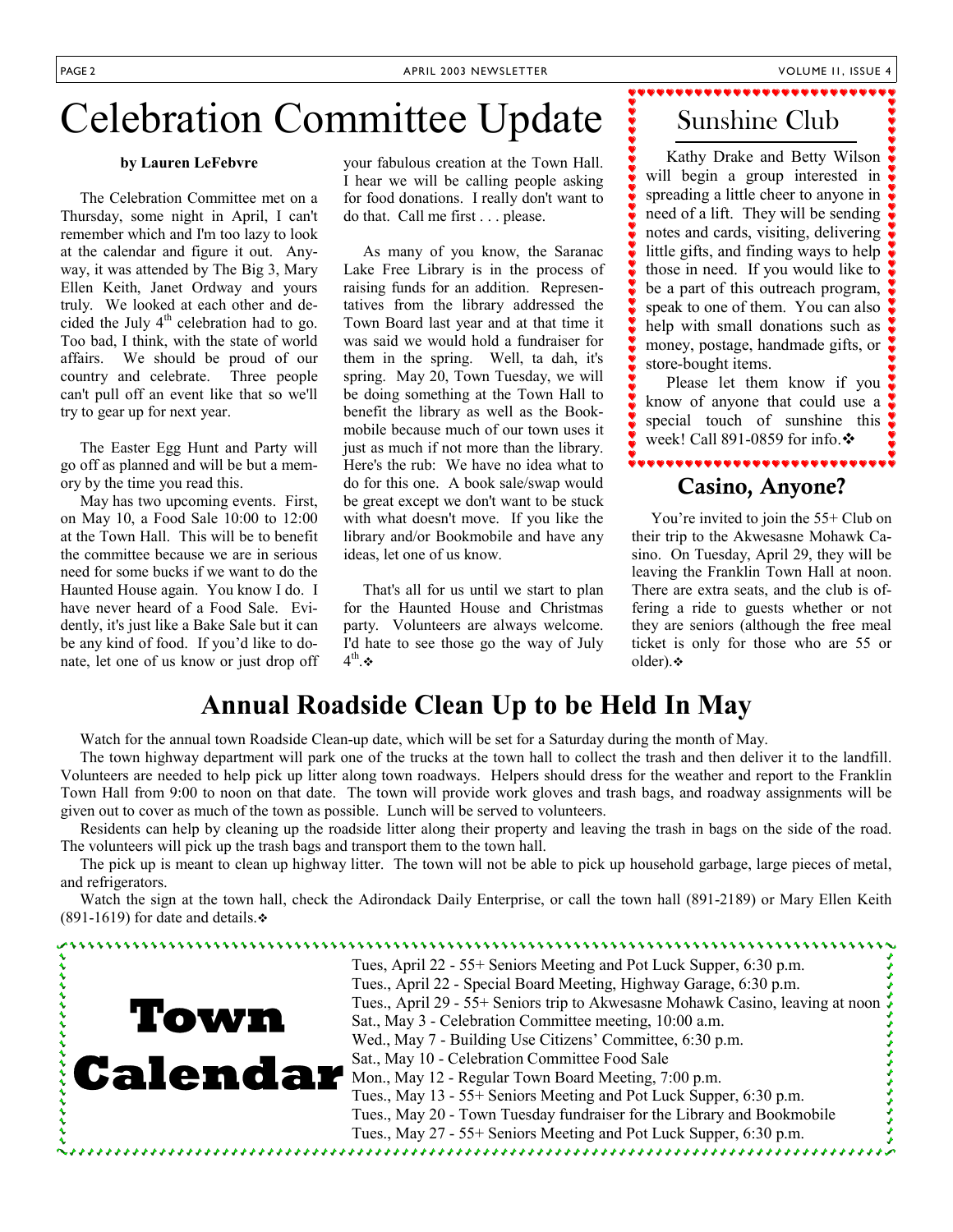## Town to Establish Board of Ethics

 The town board passed a revised Code of Ethics. In it, they will require the establishment of a Board of Ethics.

 The updated code was drafted by Attorney for the Town Ed Murphy, who studied New York State mandates and researched codes from two other towns, Woodstock and Smithtown, as well as two county codes.

 The Code of Ethics covers town officers and employees, whether paid, elected, appointed, or volunteer. As

 From now on, residents who want to use the Franklin Town Hall will need to sign a contract with the town.

 While the town board wants to encourage the use of the town hall by residents, there have been a few instances in the recent past that made it clear that some guidelines were needed. By spelling them out, and making sure users know what they are, the board hopes to eliminate future problems.

 The new rules will require that one person, a resident of the town, sign a contract with the town clerk. Building use rules will be clearly outlined, and it will be the responsibility of that person

stated, its purpose is "to promote public confidence and integrity in our local government, and to identify potential ethical problems before they arise." Among other things, the code covers conflicts of interest, acceptance of gifts, disclosure of confidential information, use of public property, and treatment of the public.

 It will be the Board of Ethics' responsibility to be sure that the rules are being

### **Town Hall Use Rules**

to see that they are followed.

 Most of the items in the resolution are made up from previous town resolutions and long-time practices: no smoking, no alcohol, no open flames, and limits on the use of the kitchen. Also, care needs to be taken regarding keeping the building secure and closing windows and locking doors. Also, litter and garbage need to be collected and removed after the event.

 While the board recognized that charging a fee or deposit would be one way to ensure that the guidelines are followed, they decided not to do so, at least for now. "Our taxpayers already pay for the building," Supervisor Mary Ellen Keith said, followed. The board will be made up of three town residents, none of whom would be an employee or office holder. The Board of Ethics will provide advisory opinions, and will hear complaints concerning alleged violations of the Code of Ethics. If necessary, they would be able to hold hearings on ethics issues.

 The board hasn't yet said how or when they will appoint the Board of Ethics members.

"and some people wouldn't be able to afford a fee." They unanimously agreed that the town hall is a valuable resource for residents, and, unless there are future problems, they will keep it free.

 Requests for the town hall usually are for events such as non-profit organization meetings and fund-raisers, wedding and funeral receptions, community dinners, and family reunions.

 Town Clerk Lauren LeFebvre keeps a calendar of building use. Arrangements to use the building can be made through Lauren at the town hall (891-2189) or by calling Mary Ellen Keith (891-1619). ↔

## **Building Use Citizens' Committee**

 The Building Use Citizens' Committee on the future of the Franklin Town Hall has put its ideas onto paper with a building layout. Whether voters choose to add on to the current Franklin Town Hall or to erect a new building at the Kate Mt. Park site, the basic layout will work for both options.

 "Things are coming along," said committee chairman Frank Karl. "We have finalized what we want."

 When asked about presenting the committee's work to the public, Karl said they don't have a deadline but expect to be ready before too long.

 "We need find an architect to draw up building plans and to finalize building cost estimates. We're also going to spend some time searching for funding sources beyond taxpayer money," Karl said. In addition to having architect plans and cost estimates, committee members Robert Hannon and Walt Kretser will draw up a "Statement of Purpose and Need".

 The next committee meeting will be May 7, 2003, at 6:30 p.m. at the Franklin Town Hall. As always, the committee is open to suggestions and input from Town of Franklin residents and taxpayers, and the meeting is open to the public. $\ddot{\bullet}$ 

### *Paye Road Power Progress*

 Surveyor Stacy Allott of Geomatics has been out in the field surveying and researching properties for her report on the path of the Paye Road in preparation for running electrical power down the road.

 At the April board meeting, resident Mark Winters asked if any one landowner could stop the progress of putting in poles.

In question is ownership in the right-

of-way property. According to Attorney for the Town Ed Murphy, at this point that hasn't been determined. If the landowner is determined to have ownership, the town would arrange compensation. He added that the compensation, which would be minimal, would not be required for overhead wires or if the homeowner chooses to hook up to power.

 "Hopefully," he said, "everyone will voluntarily agree."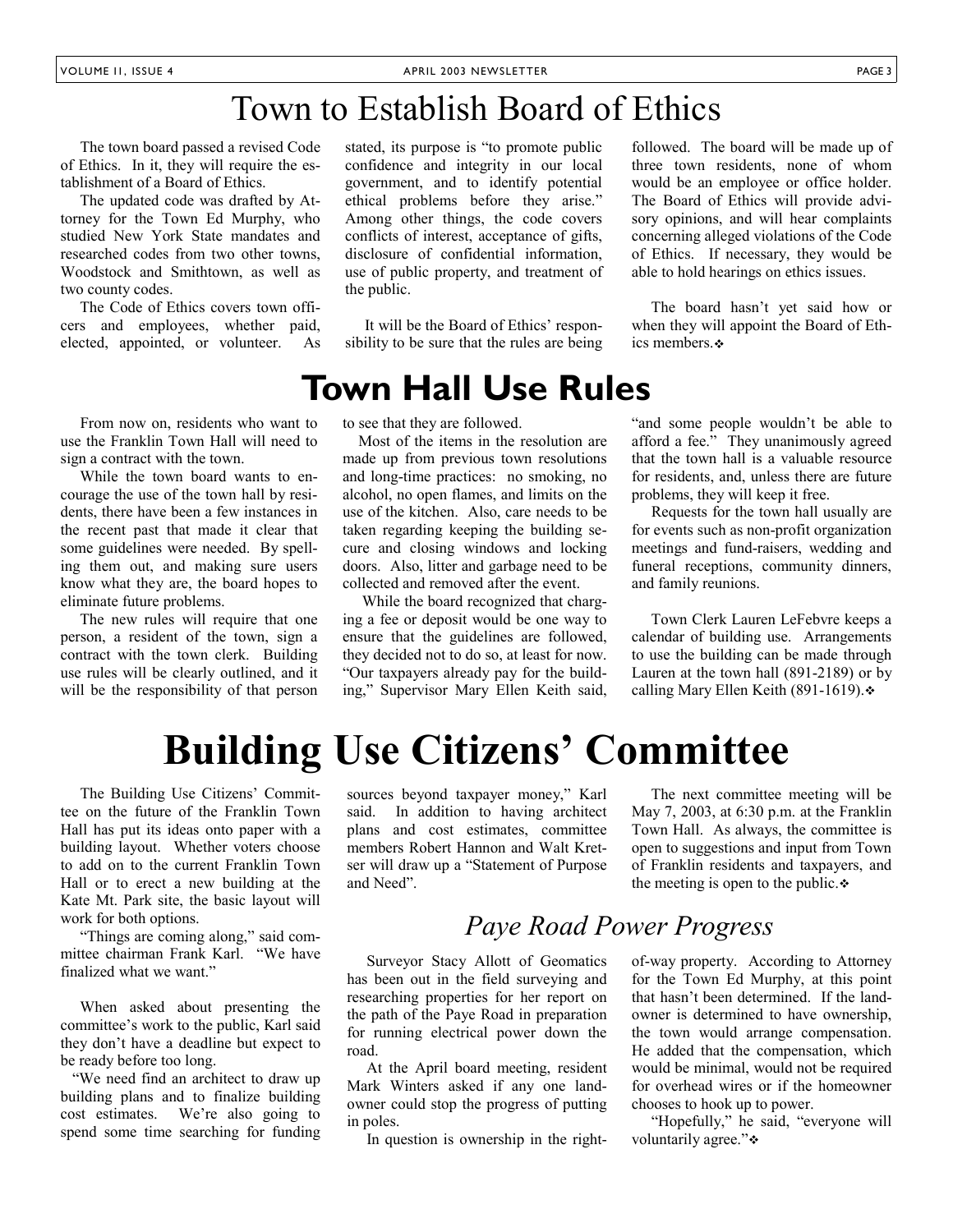# **A Day in the Life of a Town Clerk**

### *(Continued from page 1)*

the Town Clerk by the Town Board. One call down; hopefully I can get out the door before the phone rings again. It does. Oh good, it's Mary Ellen Keith. I've learned to put on make-up and do my hair while on the phone with her. No problem in taking this call.

 9:15 a.m. -- Armed with a quart of coffee, I'm out the door. Stop off to get the Town's mail and I'm officially at work.

 9:30 - 10:00 a.m. -- Return and reroute all the messages on my voice mail that are not for me. It seems many people want the Town Clerk and the Court Clerk to be the same person. Thankfully, we are not.

 Around 10:00 a.m., things start to blur and I stare at the handbook in disbelief. "Why doesn't it include a chapter on Time Management?" My priority of the day was to type up the minutes of the previous Town Board meeting, the third one that month mind you. That is part of the job: "The Town Clerk must be present at every meeting of the town board and take accurate minutes of the actions of the board" or something like that. Meaning sit at the table with the board, know what they're talking about, pay attention, and then type it up and give it to the board for their approval. By the way, there is no law stating the board must approve the Town Clerk's minutes or that the Town Clerk has to change the minutes to suit the board. (Just a little tip I picked up from every Town Clerk I've ever met.) I soon realize these minutes may never get done in time. You see, there is one annoying law about the preparation of minutes: They must be made available to the public and the board within 14 day of the meeting. Seems like a long time -- but you haven't heard about the rest of my day.

 The phone is ringing off the hook. "When is the assessor in?" Same goes for the Judge, Supervisor, and Codes Officer. Thursday night for sure for the Judge; Tuesday and Friday 8:00 – 12:00 for the Codes Officer; the assessor mainly works from home -- if you'd like, I'll rattle off his number for you; and the Supervisor is somewhere between the Food Pantry and the bank. Now, I ask you, would any of them know what my office hours are? Some might. Others? Fat chance. "What are the hours of the Franklin County Landfill and how much is it?" This I happen to know. "What is the number for Family Court?" That's a county thing, but they say they'll wait while I look up the number for them. How polite of them. "If a train leaves Chicago at 2:00 p.m. traveling 94 mph . . ." No, just kidding, but some days it would not surprise me.

 All of a sudden a dog appears at my desk. Huh, wonder what this is about? Ah, now I see a woman smiling and approaching my office. I'm not sure if she's smiling at me or the dog. She wants to license her dog. Another duty of the Town Clerk that is in the handbook. "The Town Clerk shall act as Licensing Officer for the town". Evidently, the woman thought the dog must be present at the licensing as proof it exists. I really haven't encountered people frivolously licensing fictional dogs. Fido can stay home.

 Next, the doors of the Town Hall open and you can feel anticipation and excitement in the air. A young couple approaches my desk just beaming with young love. This is a no brainer: Marriage License. This is fun for me. We talk about the wedding plans, the dress, the cake, the reception, and on and on. I believe God blesses every female born with the innate knowledge of weddings. Ask the groom what colors he chose and the answer is, "For what?" The bride will tell you the precise shade of blue, why she chose it, and where she first saw it. Am I wrong? Gleefully, they walk out, license in hand.

 Back to the minutes. Yuck. Phone starts again. Must be people are back from their lunch breaks and decide it's time to call the Town Clerk. Highway Superintendent Don Vorrath shows up to see what's new and to see if I have any chocolates in my candy dish. It seems the garage is out of some office supplies and he gives me his list. Supervisor Mary Ellen Keith sticks her head in my office and asks me to get some office supplies for her, too. Not in the handbook, but it's an excuse not the do the minutes. No problem, I order everything via the Internet. I've had almost enough human contact for the day.

 Back to the minutes. Ed Murphy, attorney for the town, walks in and asks me for all the contracts signed by the town last year. Yes, this, too, is a duty of the Town Clerk. "The Town Clerk is the keeper of all town records and is also the filing officer for the town." If it happened, my office should have the original document. The Town of Franklin is about 160 years old. That's a lot of documents. So many, in fact, that the Town Clerk is also the Records Management Officer. Meaning once the legal retention period for a document has expired I get to do my favorite thing . . . THROW IT AWAY! Not just in a garbage can - it must be burned. Once a year, usually in October, I go through each and every piece of paper, make a list of what can be disposed of and present it to the board. What the board would like me to keep, I keep, the rest . . . up in smoke.

 Ed leaves to talk to Mary Ellen while I get the contracts. A man and woman come in to my office with all kinds of notes with names and dates on them. They are researching their family tree and ask to go through the birth, death, and marriage records on file in my office. Yes, yet another duty of the Town Clerk, Registrar of Vital Statistics. Genealogy is a weird thing. First of all, vital records are confidential; only the Registrar or a Deputy can go through them. Really, it's a law. Second, there's a fee. This is where you find out who's just dabbling in genealogy for a lark and who's serious. You see, the fee is for the "search," not for a copy of the record. Bluntly: You pay, I look. I don't spend days pouring over decades of records only to tell you, "Sorry, don't have it," and you skip off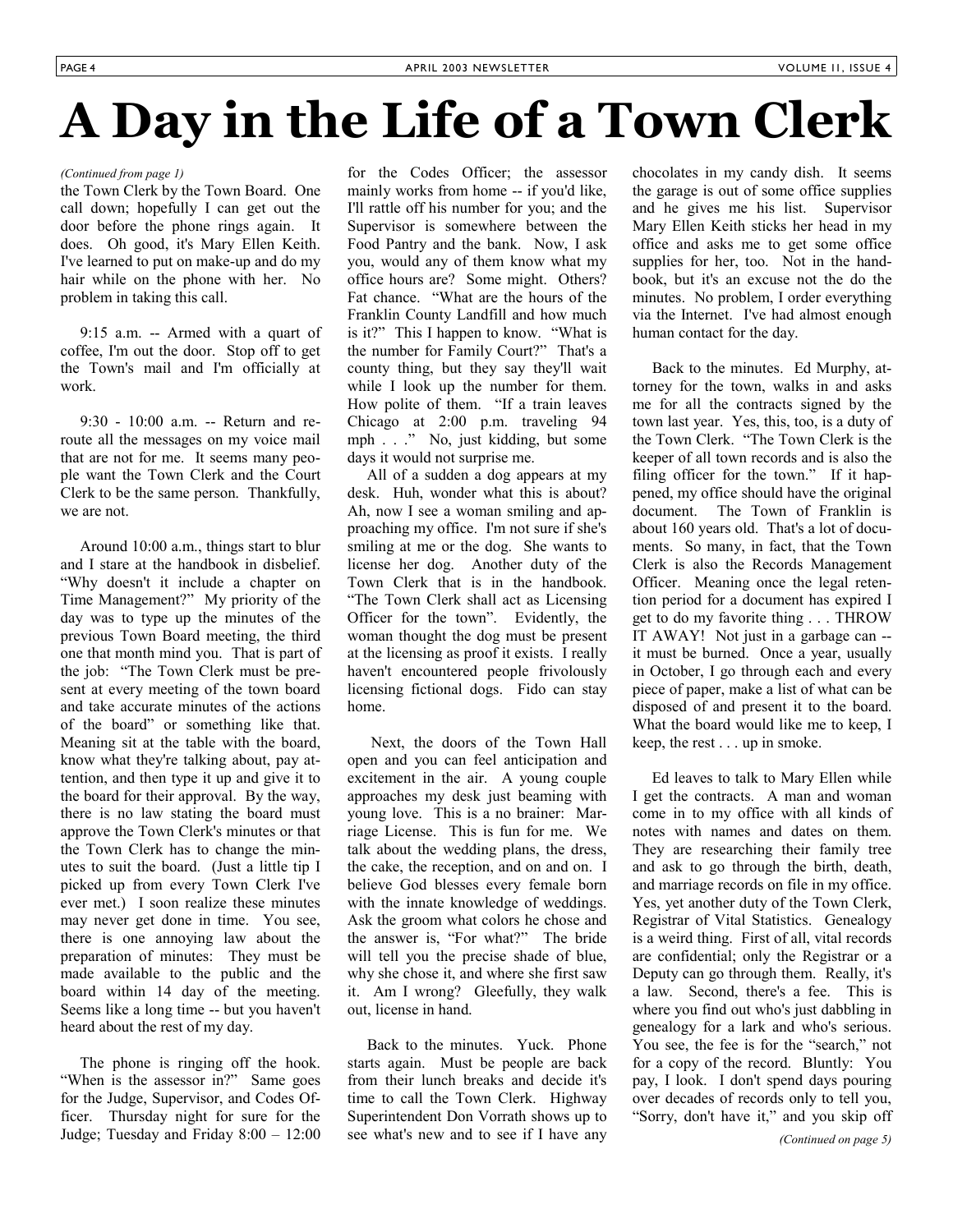# Highway Superintendent's Report

### **by Donald Vorrath**

 This last month, your highway department reflects transition: frigid temperatures to milder weather, frozen roads to mud, slush, and the heaves and ruts that a thaw brings, a winter accumulation of sand and sporadic snow. Also, we

 Filled in Goldsmith Road washout with crusher run;

 Repaired rutted soft spot on Goldsmith Road with crusher run;

 Had maintenance done on '91 GMC pick up (tune up) and '98 Chevrolet pick up (front end work);

 Had all summer equipment returned from Merrillsville garage (winter storage) and serviced, ready to go;

 Helped uncover septic at the town hall; also discovered buried oil tank - DEC is informed and involved:

 Submitted road salt bid for 2003- 2004 (OGS deadline is April 15, 2003; the Town of Franklin requested 900 tons);

 Continued maintenance on all trucks, including inspection on '98 International; welded repair of wing plow and paint on '98 International; rust control started on '95 Ford; installed four tires on loader; replaced large bucket pin on backhoe; replaced spoke on 2000 International and mounted two new tires, and removed used/worn tires to Transfer Station.

 Used steam jenny for several frozen culverts and also lent jenny to Town of St. Armand for same situation;

 Highway department again agreed to supply truck for town-wide roadside clean up; date to be announced;

I personally instructed employees to use the old time clock again. It was cleared and reset to current time and is working properly. I personally monitor it daily and hold locking keys. This is obviously saving residents tax dollars;

 Michael Canty, Sgt., New York State National Guard, is home – duty status as of this writing is unknown; Eric Merrill, deputy highway superintendent, still is recovering and is in physical therapy, return date unknown; and Shane Kilroy is no longer in our employ but chose employment at the Saranac Lake Central School District bus garage;

# **Town Clerk's Day**

### *(Continued from page 4)*

merrily on your way. This couple is disappointed to learn that and also amazed that I won't drop everything and look right now. They decide to study their list and decide who's really worth the fee and get back to me.

 Ed comes back in and tells me the board has decided to have yet another meeting. I hand over the contracts and start typing a meeting notice to fax to the newspaper. You guessed it: Duty of the Town Clerk. "The Town Clerk will conspicuously post a notice of all meetings of the Town Board and publicize said meeting in the town's official newspaper." I give him his contracts and off he goes.

Back to the minutes. Just a half hour

more without interruption and I could have this wretched thing done. Mary Ellen stops in to say she's leaving and to let people know they can call her at home. Ah, peace and quiet. This is almost too good to be true. A few more phone calls come in, mostly about taxes, piece of cake.

 Darn, I hear the door latch. Good, it seems to be a person in a hurry with official looking papers. Am I a Notary, they ask. Wow, they don't even want to sit down. This is great. They sign, I sign and stamp, and away they go. Another hurried person stops in. Fishing license. Done!

 Back to the minutes? No, it's almost 3:00 pm. Hopefully, I'll get them done tomorrow. Secretary? Ha! ❖

 At the request of the Town Board to declare surplus:

1. Woods 5106 Brush Hog

 2. 1998 Fisher Minute Mount fourway plow

 3. 1973 Cat Grader Model 120 with 12-foot moldboard

 Request of Town Board for cold water dispenser and bottled water delivery service at town garage;

▶ Request of Town Board for deputy and myself to attend Highway School at Ithaca College first week in June.

And, finally,

 We are all doing our best to get through this "mud season". At this time, we cannot plow the dirt roads with the big rigs but rely on the pick-ups. With a short crew due to injury, military service, and vacation, I ask all to be patient.

#### **Board Meeting Follow Up**

 With the board's designation of equipment as surplus, the items will be advertised in the Adirondack Daily Enterprise, and bids, in writing, can be left at the highway garage or at the town hall.

 The town also is advertising for the sale of the fuel tank that was dug up at the town hall. When asked at the board meeting how it could be that no one knew the tank was there, Mary Ellen Keith replied that it's an old, old tank. "It dates back to when this was a school," she said.

 According to Vorrath, the Department of Environmental Conservation requires that the tank be emptied and neutralized, and they will monitor its removal. The town highway department will dig up and load the tank for removal, and will fill the hole.

 About the post office . . . (Remember the post office? No, it's still not done.) Anyway, Vorrath spoke with the general contractor about runoff from their parking area. They will try to taper their main driveway apron so snow melt and rain water will drain away from the road to avoid flooding and ice build-up problems at the town hall driveway and parking lot.